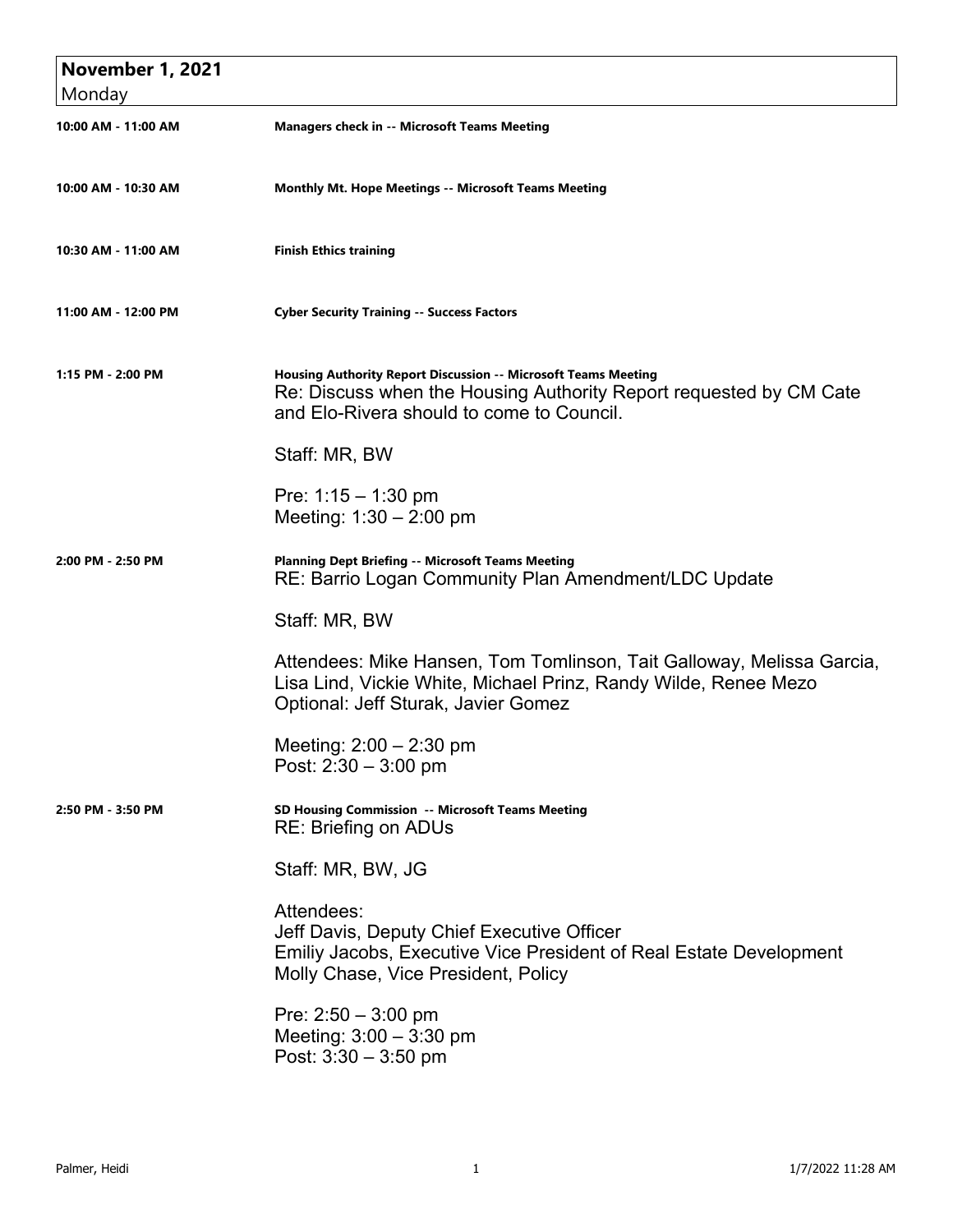| <b>November 2, 2021</b>              |                                                                                                                                                                                                                                                                                                                                             |
|--------------------------------------|---------------------------------------------------------------------------------------------------------------------------------------------------------------------------------------------------------------------------------------------------------------------------------------------------------------------------------------------|
| Tuesday                              |                                                                                                                                                                                                                                                                                                                                             |
| 8:30 AM - 9:15 AM                    | SPEAK: Clark Middle School -- Clark Middle School, 4388 Thorn St, San Diego, CA 92105<br>RE: Speak at a Life Skills elective class to 26 students grades 6-8. Ms.<br>Janel Meehan is teaching on basic civics to the students in November and<br>asked that you speak on your experience getting to City Hall and the work<br>we are doing. |
|                                      | Staff: JG                                                                                                                                                                                                                                                                                                                                   |
| 10:00 AM - 11:00 AM                  | Council -- Zoom                                                                                                                                                                                                                                                                                                                             |
| 11:00 AM - 12:00 PM                  | <b>CLOSED SESSION -- Microsoft Teams Meeting</b>                                                                                                                                                                                                                                                                                            |
| 1:00 PM - 1:30 PM                    | <b>Internal Meeting -- Microsoft Teams Meeting</b><br>RE: Budget planning kick-off                                                                                                                                                                                                                                                          |
|                                      | Staff: LVN, MR, MO                                                                                                                                                                                                                                                                                                                          |
| 2:00 PM - 6:00 PM                    | Council -- Zoom                                                                                                                                                                                                                                                                                                                             |
| <b>November 3, 2021</b><br>Wednesday |                                                                                                                                                                                                                                                                                                                                             |
| 10:00 AM - 10:30 AM                  | LU&H Docket Briefing -- Microsoft Teams Meeting                                                                                                                                                                                                                                                                                             |

**10:30 AM - 11:00 AM APCD Briefing -- Microsoft Teams Meeting**

**10:50 AM - 12:20 PM CBA Coalition -- Teams/Zoom** RE: Discuss their budget priorities for FY23

Staff: MR, MO

Attendees: Jean-Huy Keara Pina

Pre: 10:50 – 11:00 am Meeting: 11:00 – 12:00 pm Post: 12:00 – 12:20 pm

**1:00 PM - 1:30 PM MTS Briefing/Sandag briefing -- Microsoft Teams Meeting**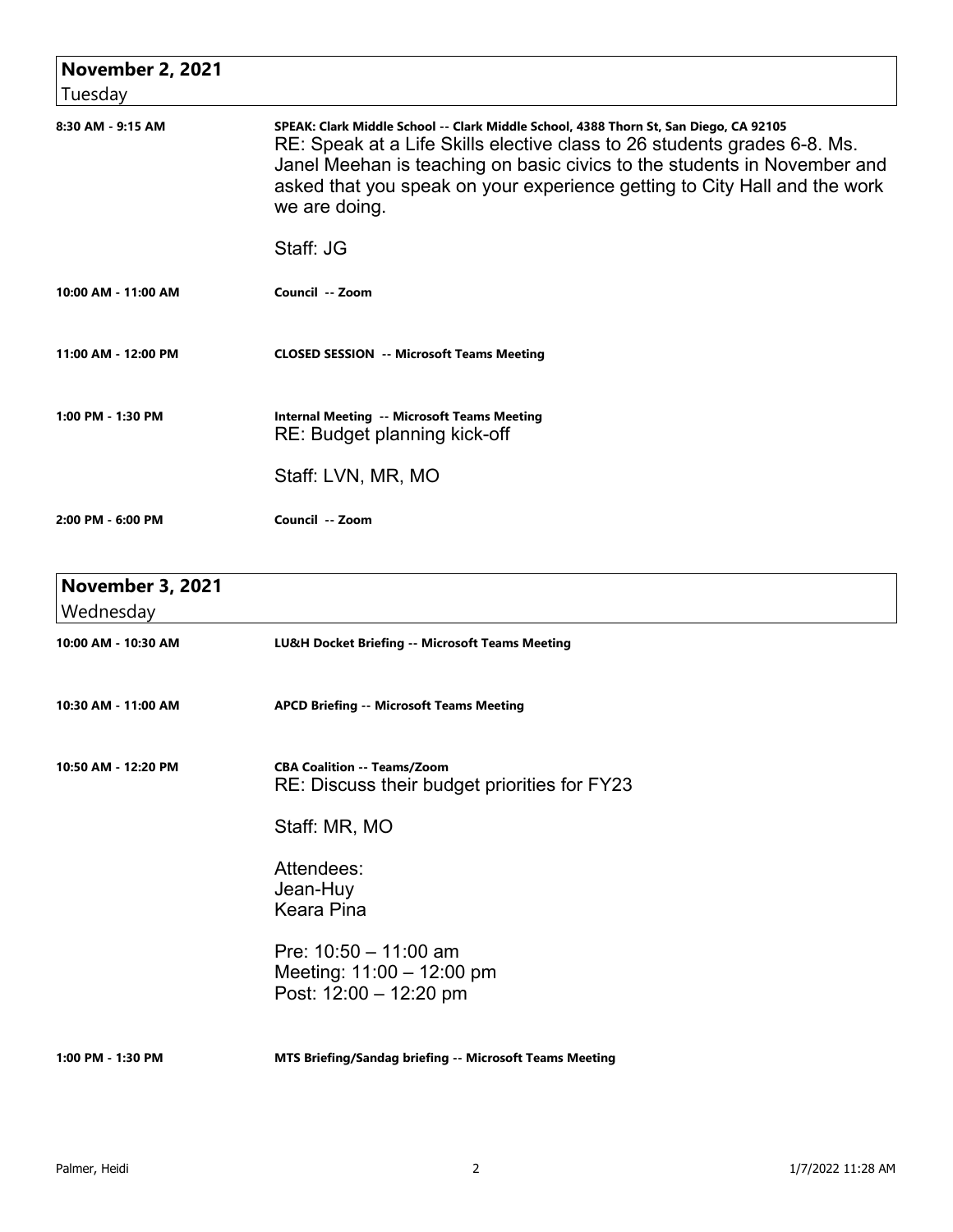| November 3, 2021 Continued        |                                                                                                                                                                                                 |
|-----------------------------------|-------------------------------------------------------------------------------------------------------------------------------------------------------------------------------------------------|
| Wednesday                         |                                                                                                                                                                                                 |
| 2:00 PM - 5:00 PM                 | LU&H -- Zoom                                                                                                                                                                                    |
| 7:00 PM - 8:00 PM                 | <b>SPEAK: LMFDC Forum -- Zoom</b><br>RE: Is the Latino community leaving the Democratic Party?                                                                                                  |
|                                   | Staff: None, BW – Comms FYI Sean will write his own TPs                                                                                                                                         |
|                                   | <b>POC: Matt Strabone</b>                                                                                                                                                                       |
| November 4, 2021<br>Thursday      |                                                                                                                                                                                                 |
| 8:00 AM - 8:30 AM                 | <b>SPEAK: NAIOP Meeting -- Zoom</b><br><b>RE: People's Ordinance</b>                                                                                                                            |
|                                   | Staff: BD at mtg/TPs, BW - Comms FYI                                                                                                                                                            |
| 9:00 AM - 12:00 PM                | MTS Executive Committee Meeting -- Webinar                                                                                                                                                      |
| 1:30 PM - 5:00 PM                 | APCD Governing Board Meeting -- Zoom                                                                                                                                                            |
| 5:00 PM - 7:30 PM                 | SD Fleet Week Kickoff Reception and 20th Anniversary Celebration -- Broadway Pier, 1000 N Harbor<br><b>Drive, 92101</b><br>RE: SD Fleet Week Kickoff Reception and 20th Anniversary Celebration |
|                                   | Staff: BM                                                                                                                                                                                       |
| <b>November 5, 2021</b><br>Friday |                                                                                                                                                                                                 |
| 8:50 AM - 9:50 AM                 | SD Tourism Authority -- Teams/Zoom<br>RE: Fall Tourism Update                                                                                                                                   |
|                                   | Staff: JN                                                                                                                                                                                       |
|                                   | Attendees:<br><b>Julie Coker</b><br>Kerri Kapich<br><b>Colleen Anderson</b><br>Daniel Kuperschmid                                                                                               |
|                                   | Pre: $8:50 - 9:00$ am<br>Meeting: $9:00 - 9:30$ am<br>Post: 9:30 - 9:50 am                                                                                                                      |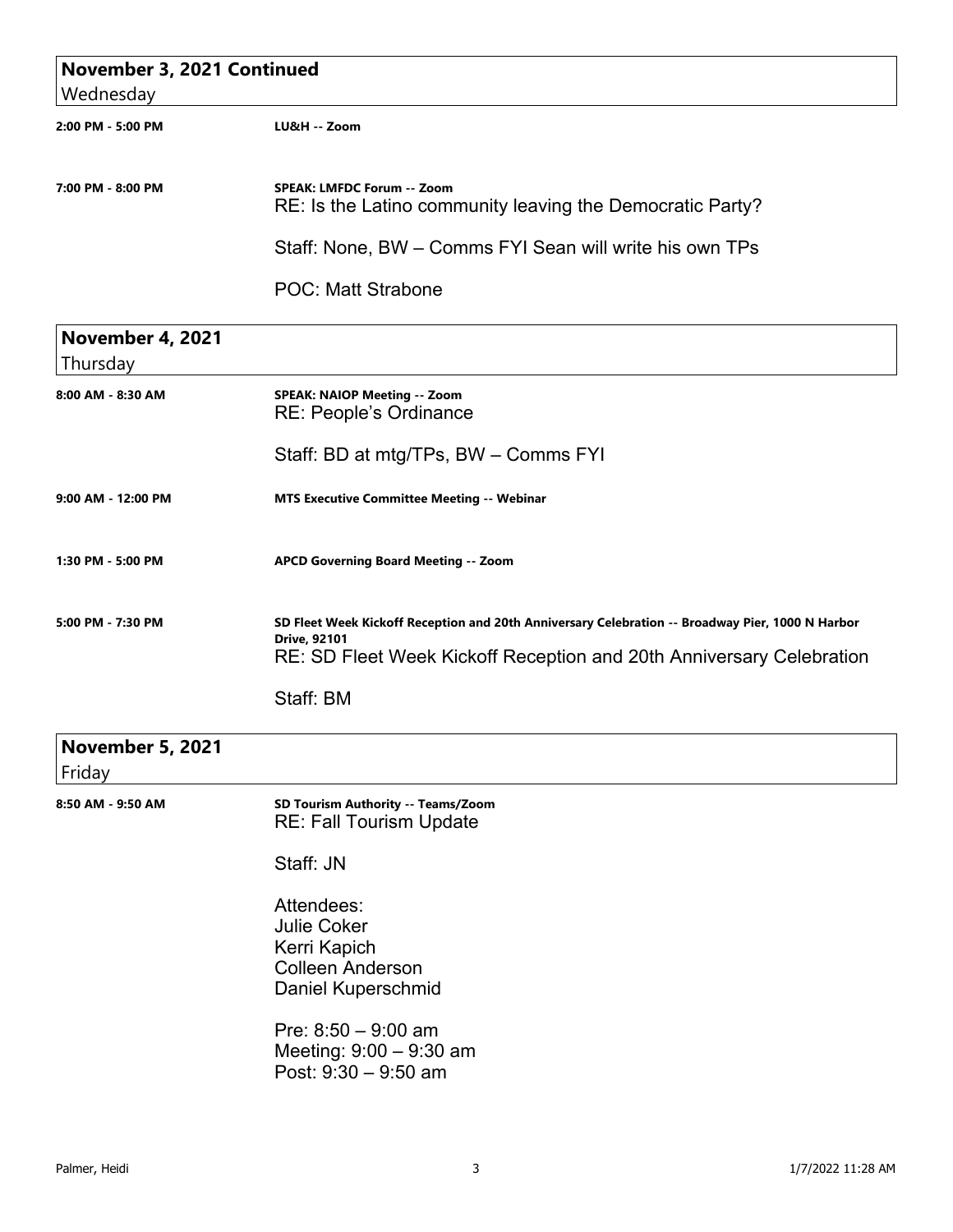| November 5, 2021 Continued<br>Friday |                                                                                                                                                                                                                                                                                                                                                                                                                                                                                                        |
|--------------------------------------|--------------------------------------------------------------------------------------------------------------------------------------------------------------------------------------------------------------------------------------------------------------------------------------------------------------------------------------------------------------------------------------------------------------------------------------------------------------------------------------------------------|
| 9:50 AM - 10:50 AM                   | Copley-Price YMCA -- Zoom<br>RE: Meet with Julian Villegas, the executive director here at the Copley-<br>Price Family YMCA to discuss a collaboration to aid in their respective<br>community efforts.                                                                                                                                                                                                                                                                                                |
|                                      | Staff: MO, JG, JN                                                                                                                                                                                                                                                                                                                                                                                                                                                                                      |
|                                      | Pre: $9:50 - 10:00$ am<br>Meeting: $10:00 - 10:30$ am<br>Post: $10:30 - 10:50$ am                                                                                                                                                                                                                                                                                                                                                                                                                      |
| 11:00 AM - 12:00 PM                  | <b>Docket Briefings -- Microsoft Teams Meeting</b><br>RE: Monday and Tuesday Docket briefings for Sean starting 7/9/21. The<br>Docket Briefings are due Thursday COB to be reviewed Fridays at 11am<br>and completed briefings are due by 3pm Friday.                                                                                                                                                                                                                                                  |
|                                      | Staff: All                                                                                                                                                                                                                                                                                                                                                                                                                                                                                             |
| 12:30 PM - 2:30 PM                   | <b>SANDAG Regional Planning Committee -- Zoom</b>                                                                                                                                                                                                                                                                                                                                                                                                                                                      |
| 1:00 PM - 1:30 PM                    | <b>Scheduling w/ Sean -- Microsoft Teams Meeting</b>                                                                                                                                                                                                                                                                                                                                                                                                                                                   |
| <b>November 6, 2021</b><br>Saturday  |                                                                                                                                                                                                                                                                                                                                                                                                                                                                                                        |
| 8:30 AM - 10:15 AM                   | NASSCO Christening and Launch of the USNS Harvey Milk -- GENERAL DYNAMICS NASSCO, 2798 E.<br>HARBOR DRIVE, SAN DIEGO, CA 92113<br>Staff: BW                                                                                                                                                                                                                                                                                                                                                            |
| 11:30 AM - 12:00 PM                  | Volunteer Painting of Teralta Park Mural -- Teralta Park (Central Ave between Orange and Polk)<br>RE: Stop by to encourage the volunteers and participate in painting if<br>Willing                                                                                                                                                                                                                                                                                                                    |
|                                      | Staff: BW                                                                                                                                                                                                                                                                                                                                                                                                                                                                                              |
| 4:30 PM - 5:00 PM                    | Record video for Youth Will -- United Women of East Africa center (UWEAST) which is located at 6523<br>University Ave, San Diego, CA 92115<br>RE: Deeq, an intern at Youth Will, has been tasked with creating a video<br>highlighting all the work that went into the creation of Office of Child and<br>Youth Success (and its history starting with the YDO). You had an<br>important part in the creation of this office and they wanted to interview you<br>in order to capture your perspective. |
|                                      | Staff: None at event, BW/MO - Comms FYI                                                                                                                                                                                                                                                                                                                                                                                                                                                                |
| 6:00 PM - 7:00 PM                    | Think Dignity - 15th Anniversary Virtual Event -- Pre-Recorded Event                                                                                                                                                                                                                                                                                                                                                                                                                                   |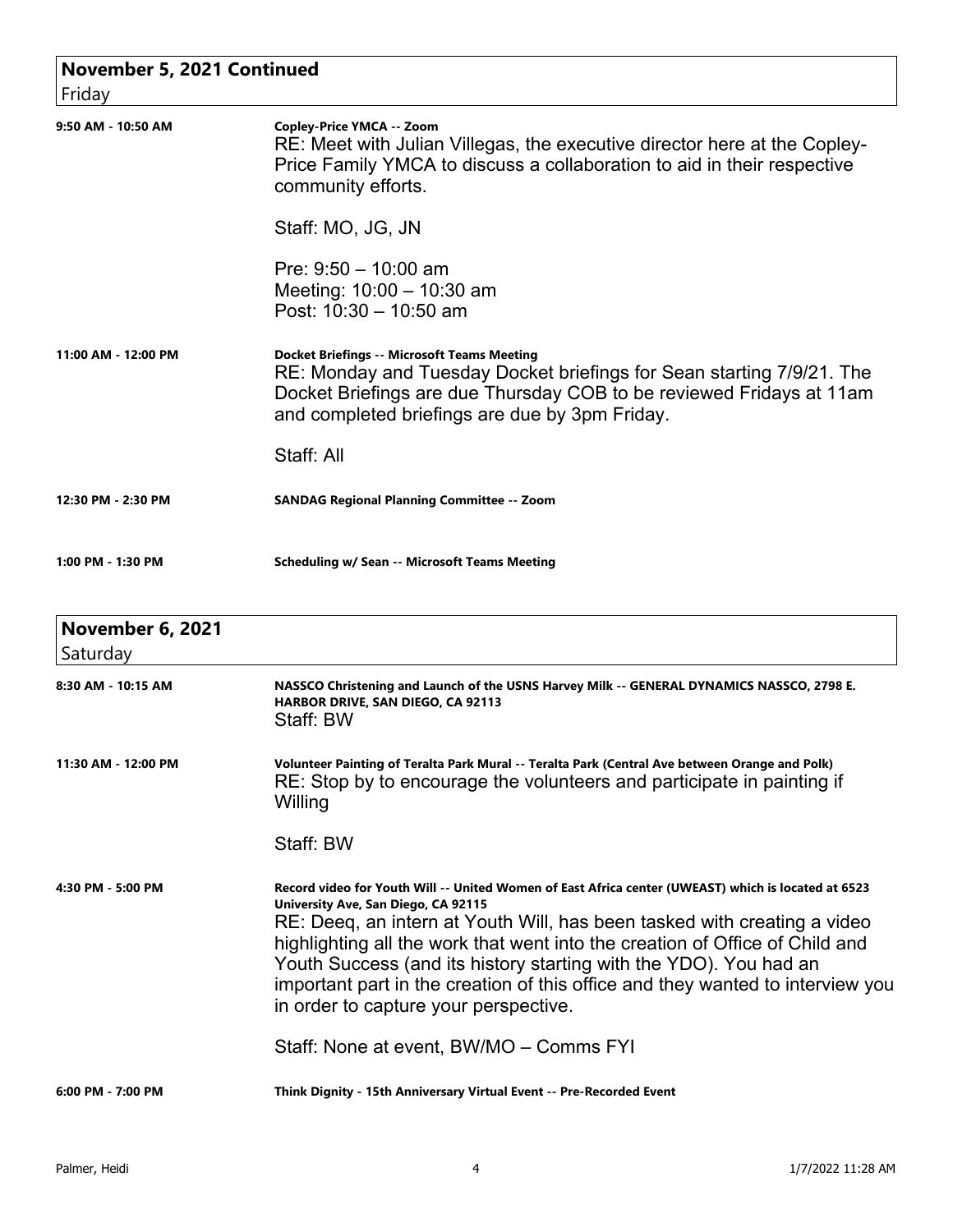| November 6, 2021 Continued<br>Saturday |                                                                                                                                                                                                                                                                   |
|----------------------------------------|-------------------------------------------------------------------------------------------------------------------------------------------------------------------------------------------------------------------------------------------------------------------|
| 6:30 PM - 11:30 PM                     | New Children's Museum Annual Gala -- New Children's Museum<br>POC: Lynn Basquez                                                                                                                                                                                   |
| <b>November 7, 2021</b><br>Sunday      |                                                                                                                                                                                                                                                                   |
| 6:20 AM - 7:00 AM                      | SPEAK/PROC: Hip Hop 5k -- Jackie Robinson Family YMCA, 151 YMCA Way, San Diego, CA 92102<br>RE: Give welcoming speech and present proc/certificates to the organizing<br>team. CM Montgomery Steppe will be there and the Mayor were invited to<br>attend as well |
|                                        | Staff: MZ – at event and will bring D9 proc and certs, MO – Proc/Certs                                                                                                                                                                                            |
|                                        | POC: Carleton "Ceo The Great"                                                                                                                                                                                                                                     |
| November 8, 2021<br>Monday             |                                                                                                                                                                                                                                                                   |
| 7:50 AM - 8:50 AM                      | <b>AFSCME -- Microsoft Teams Meeting</b><br>RE: Discuss People's Ordinance                                                                                                                                                                                        |
|                                        | Staff: LVN, BD                                                                                                                                                                                                                                                    |
|                                        | Pre: $7:50 - 8:00$ am<br>Meeting: $8:00 - 8:30$ am<br>Post: $8:30 - 8:50$ am                                                                                                                                                                                      |
| 10:00 AM - 11:00 AM                    | <b>Managers check in -- Microsoft Teams Meeting</b>                                                                                                                                                                                                               |
| 11:30 AM - 12:00 PM                    | <b>TAC Agenda Planning Meeting -- Zoom</b>                                                                                                                                                                                                                        |
| 12:00 PM - 1:00 PM                     | <b>Weekly Staff Meeting/Docket Briefing -- Zoom</b><br>RE: Review briefings for Council meeting and discuss pressing items for<br>the week. We will also report out on community issues/meetings.                                                                 |
|                                        | Staff: All                                                                                                                                                                                                                                                        |
| 1:00 PM - 1:30 PM                      | Bi-Weekly PO Check-in -- Microsoft Teams Meeting<br>RE: Discuss People's Ordinance                                                                                                                                                                                |
|                                        | Staff: LVN, BD, MR                                                                                                                                                                                                                                                |
| 2:00 PM - 2:45 PM                      | COVID Committee Items - D5/D9 -- Zoom                                                                                                                                                                                                                             |
| 2:50 PM - 3:50 PM                      | Rady Children's -- Zoom<br>Re: Barbara Ryan has some news they'd like to share.                                                                                                                                                                                   |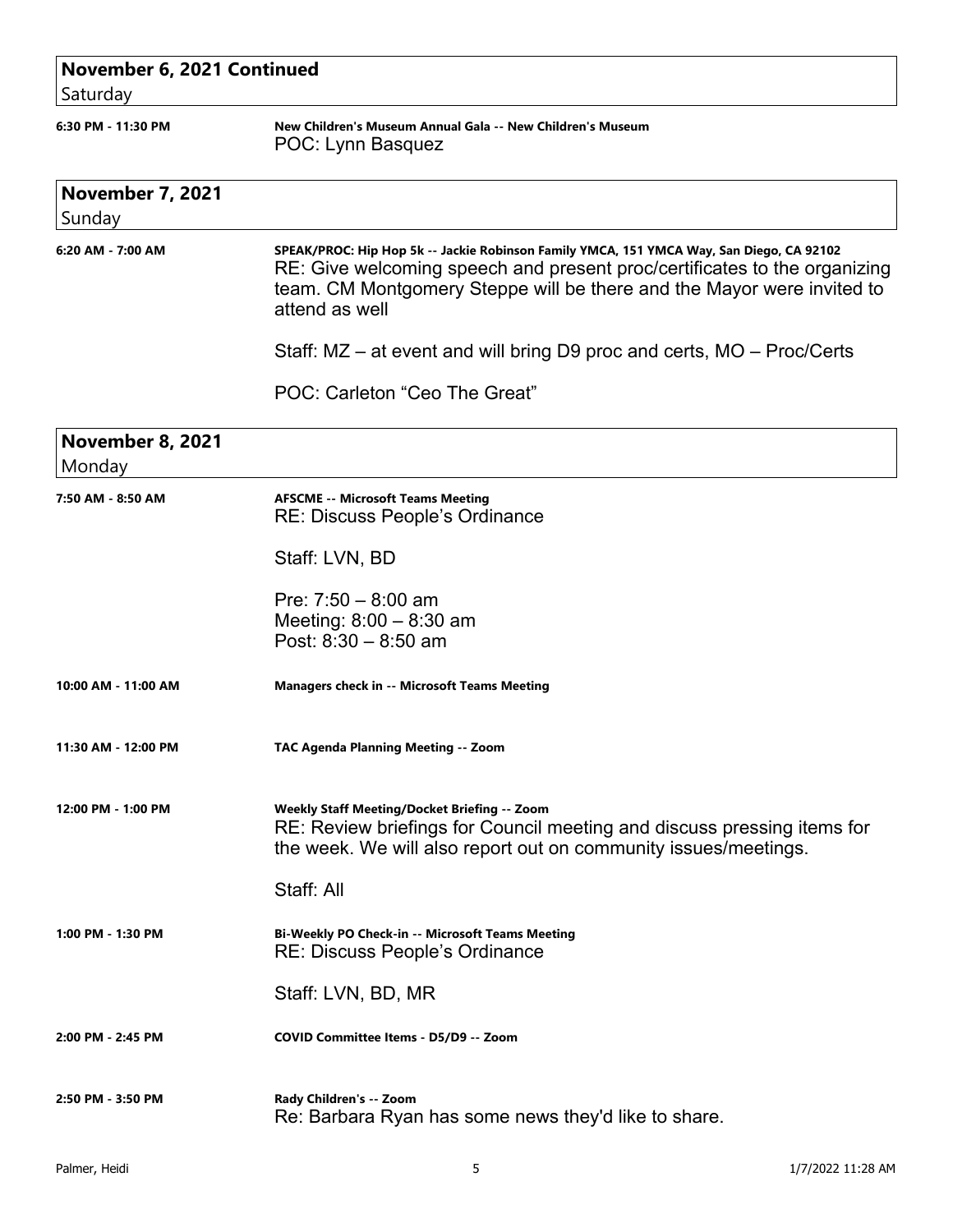| November 8, 2021 Continued<br>Monday |                                                                                                                                                      |
|--------------------------------------|------------------------------------------------------------------------------------------------------------------------------------------------------|
|                                      | Staff: MR                                                                                                                                            |
|                                      | POC: Pamela King                                                                                                                                     |
|                                      | Pre: $2:50 - 3:00$ pm<br>Meeting: $3:00 - 3:30$ pm<br>Post: $3:30 - 3:50$ pm                                                                         |
| 4:00 PM - 4:30 PM                    | Interview w/ Don Harrison, Editor for SD Jewish World -- Zoom<br>RE: Discuss Sean's heritage                                                         |
|                                      | Staff: BW                                                                                                                                            |
|                                      | Pre: $3:50 - 4:00$ pm<br>Meeting: $4:00 - 4:15$ pm<br>Post: $4:15 - 4:20$ pm                                                                         |
| 4:30 PM - 4:45 PM                    | Record Video for Southeastern Virtual Job Fair -- Sean's Office<br>RE: Record a welcoming speech for the virtual job fair to be held on Nov<br>17th. |
|                                      | Staff: BW                                                                                                                                            |
| <b>November 9, 2021</b><br>Tuesday   |                                                                                                                                                      |
| 10:00 AM - 11:40 AM                  | Council -- Zoom                                                                                                                                      |
| 11:00 AM - 12:00 PM                  | <b>CLOSED SESSION -- Microsoft Teams Meeting</b>                                                                                                     |

| 1:00 PM - 1:45 PM | IBA Briefing: Housing Authority Comparison Report w/CM Elo-Rivera -- Zoom |
|-------------------|---------------------------------------------------------------------------|
|                   | Meeting: $1:00 - 1:30$ pm                                                 |
|                   | Post: 1:30 $-$ 1:45 pm                                                    |

- **2:00 PM 3:00 PM Council -- Zoom**
	- **4:30 PM 5:00 PM ATI Docket Briefing -- Microsoft Teams Meeting 5:00 PM - 5:30 PM RTFH Ad Hoc Committee Briefing -- Microsoft Teams Meeting** RE: review items for the RTFH Ad Hoc Committee: Addressing Homelessness Among Black San Diegans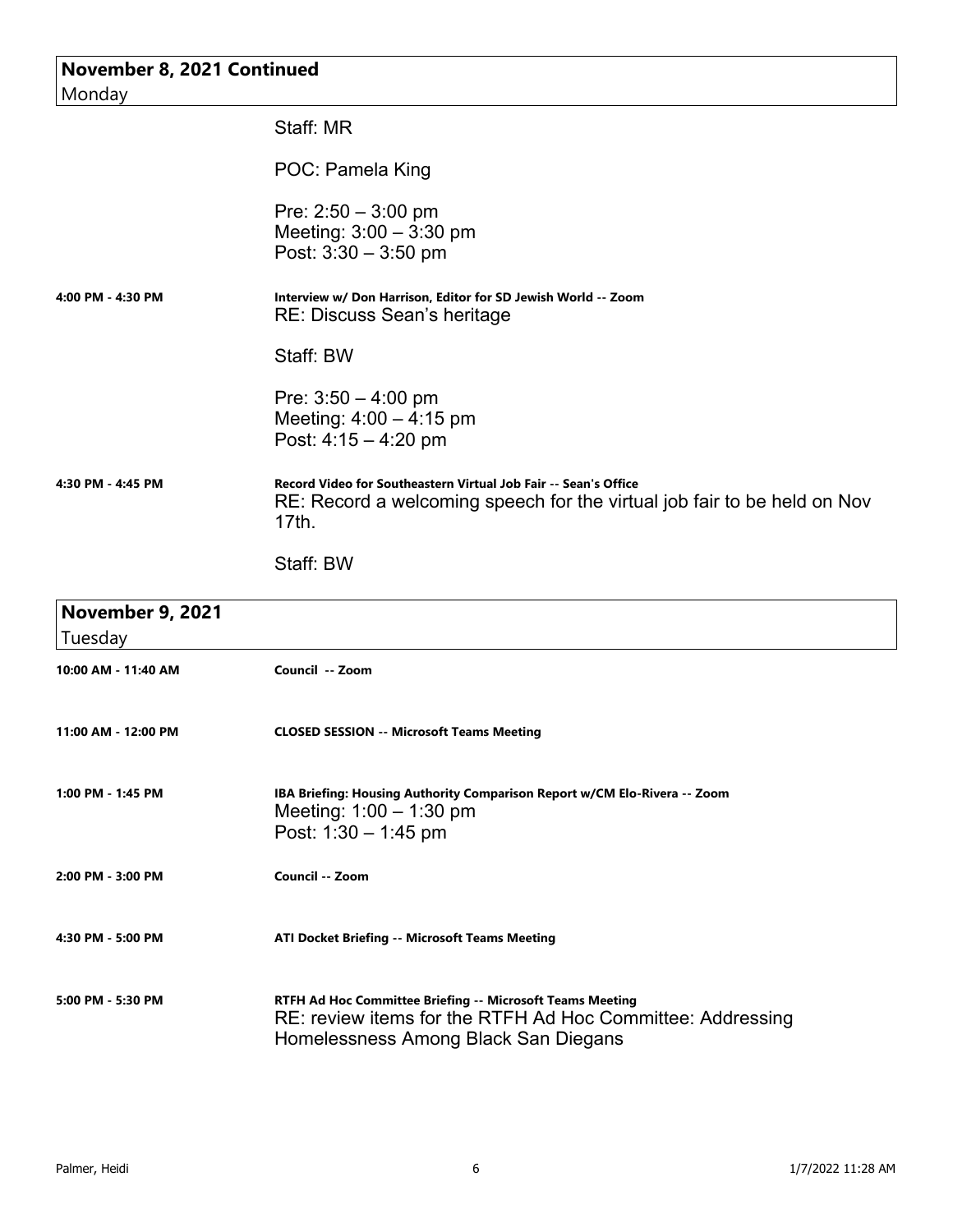| <b>November 10, 2021</b> |                                                                                                                                                                                                                                                       |
|--------------------------|-------------------------------------------------------------------------------------------------------------------------------------------------------------------------------------------------------------------------------------------------------|
| Wednesday                |                                                                                                                                                                                                                                                       |
| 7:30 AM - 7:45 AM        | Interview w/ Bella Ross VOSD -- Zoom<br><b>RE: Discuss Public Restrooms</b>                                                                                                                                                                           |
|                          | Staff: BW                                                                                                                                                                                                                                             |
|                          | <b>POC: Bella Ross</b>                                                                                                                                                                                                                                |
| 8:00 AM - 9:00 AM        | ADU Update -- Microsoft Teams Meeting                                                                                                                                                                                                                 |
| 9:00 AM - 9:30 AM        | <b>ENVIRO Agenda Review -- Microsoft Teams Meeting</b>                                                                                                                                                                                                |
| 9:50 AM - 10:50 AM       | Father Joe's -- Zoom<br>RE: Construction of new villas and 17th/Commercial Homeless storage<br><b>Sites</b>                                                                                                                                           |
|                          | Staff: MR                                                                                                                                                                                                                                             |
|                          | Attendees:<br>Deacon Jim Vargas<br><b>Bill Bolstad</b>                                                                                                                                                                                                |
|                          | Pre: $9:50 - 10:00$ am<br>Meeting: 10:00 - 10:45 am<br>Post: 10:45 - 10:50 am                                                                                                                                                                         |
|                          | POC: Natalie Renee (filling in for Cynthia McQueen)                                                                                                                                                                                                   |
| 10:50 AM - 11:45 AM      | 1:1 Monthly Meeting between CP Campbell and CM Sean Elo-Rivera -- Microsoft Teams Meeting<br>RE: 1:1 Monthly Meeting                                                                                                                                  |
|                          | Staff:<br><b>Venus Molina</b><br>Lydia Van Note                                                                                                                                                                                                       |
|                          | POC: Heidi Palmer or Ruth Torres                                                                                                                                                                                                                      |
|                          | Pre: $10:50 - 11:00$ am<br>Meeting: 11:00 - 11:30 am<br>Post: 11:30 - 11:45 am                                                                                                                                                                        |
|                          |                                                                                                                                                                                                                                                       |
| 12:00 PM - 1:00 PM       | <b>Docket Briefings -- Microsoft Teams Meeting</b><br>RE: Monday and Tuesday Docket briefings for Sean starting 7/9/21. The<br>Docket Briefings are due Thursday COB to be reviewed Fridays at 11am<br>and completed briefings are due by 3pm Friday. |
|                          | Staff: All                                                                                                                                                                                                                                            |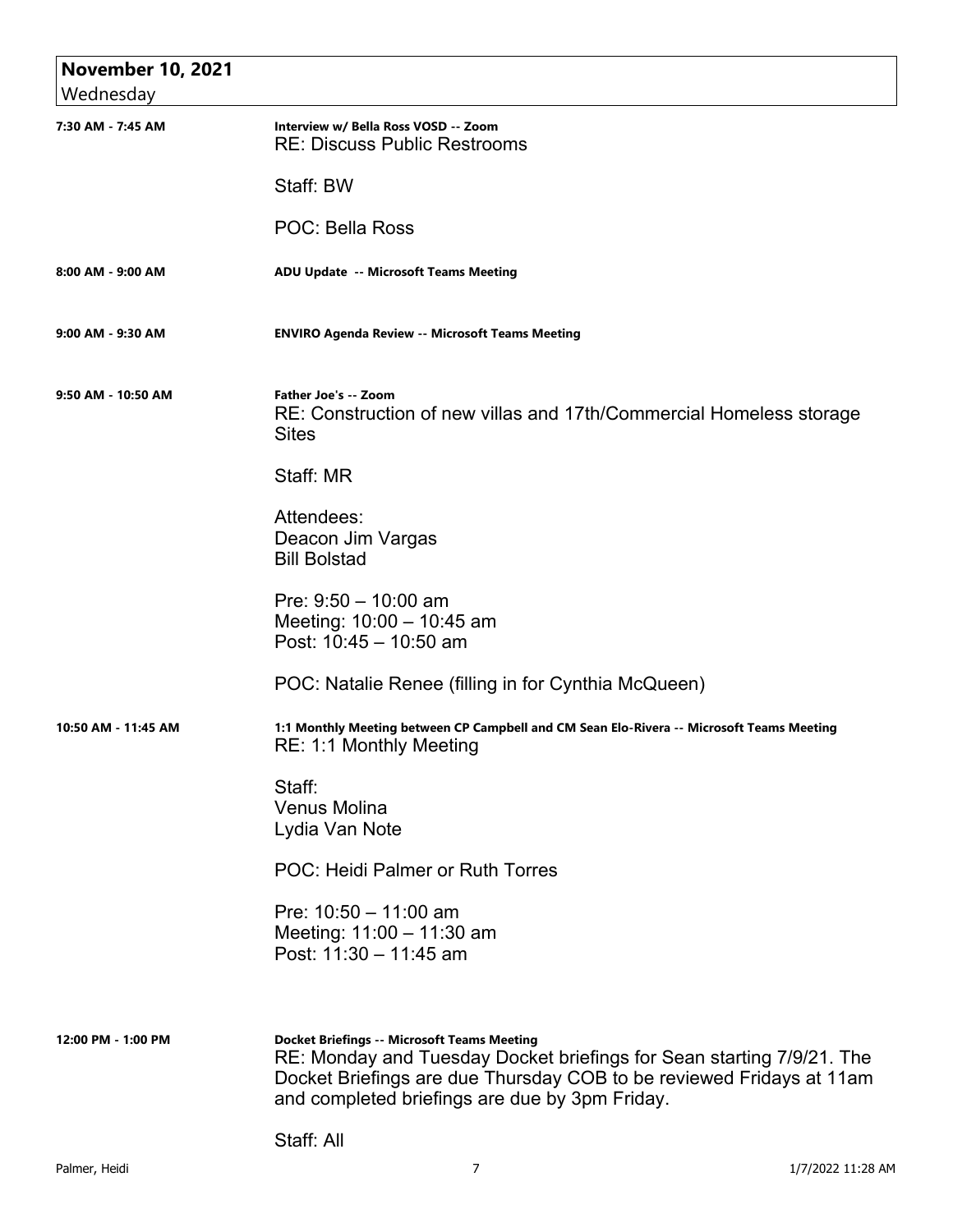| November 10, 2021 Continued          |                                                                                                                                                                                                                                                                                                |
|--------------------------------------|------------------------------------------------------------------------------------------------------------------------------------------------------------------------------------------------------------------------------------------------------------------------------------------------|
| Wednesday                            |                                                                                                                                                                                                                                                                                                |
| 1:15 PM - 1:45 PM                    | Travel to Library -- SD Central Library<br>POC: Rachel Mink                                                                                                                                                                                                                                    |
| 2:00 PM - 5:00 PM                    | ATI -- Zoom                                                                                                                                                                                                                                                                                    |
| 5:00 PM - 7:00 PM                    | SPEAK: 25 Most Remarkable Teens in San Diego 2021 -- SD Central Public Library, Shiley Special Events<br>Suite, 330 Park Blvd, San Diego, CA 92101<br>Staff: BW at events, MO - D9 certs<br>Other Attendees: Sup Nora Vargas, CMs von Wilpert, Cate, and Campillo<br><b>POC: Connie Howard</b> |
| 7:00 PM - 7:30 PM                    | Drop By: Circulate Momentum Awards (5:30-8) -- Quartyard, 1301 Market Street, 92101<br>Event Name: 2021 Momentum Awards                                                                                                                                                                        |
|                                      | Staff: MR                                                                                                                                                                                                                                                                                      |
|                                      | POC: Davida Garcia                                                                                                                                                                                                                                                                             |
| <b>November 11, 2021</b><br>Thursday |                                                                                                                                                                                                                                                                                                |
| <b>All Day</b>                       | <b>Veterans Day - Office Closed</b>                                                                                                                                                                                                                                                            |
| <b>November 12, 2021</b><br>Friday   |                                                                                                                                                                                                                                                                                                |
| All Day                              | <b>Office Closed</b>                                                                                                                                                                                                                                                                           |
| 8:50 AM - 9:50 AM                    | Jay Goldstone, COO Monthly Meeting -- Teams/Zoom<br><b>RE: Monthly Meeting</b>                                                                                                                                                                                                                 |
|                                      | Staff: LVN                                                                                                                                                                                                                                                                                     |
|                                      | Pre: $8:50 - 9:00$ am<br>Meeting: $9:00 - 9:30$ am<br>Post: 9:30 - 9:50 am                                                                                                                                                                                                                     |
| 1:00 PM - 1:30 PM                    | <b>Scheduling w/ Sean -- Microsoft Teams Meeting</b>                                                                                                                                                                                                                                           |
| <b>November 15, 2021</b>             |                                                                                                                                                                                                                                                                                                |
| Monday                               |                                                                                                                                                                                                                                                                                                |
| 9:00 AM - 12:00 PM                   | CR&R -- Zoom                                                                                                                                                                                                                                                                                   |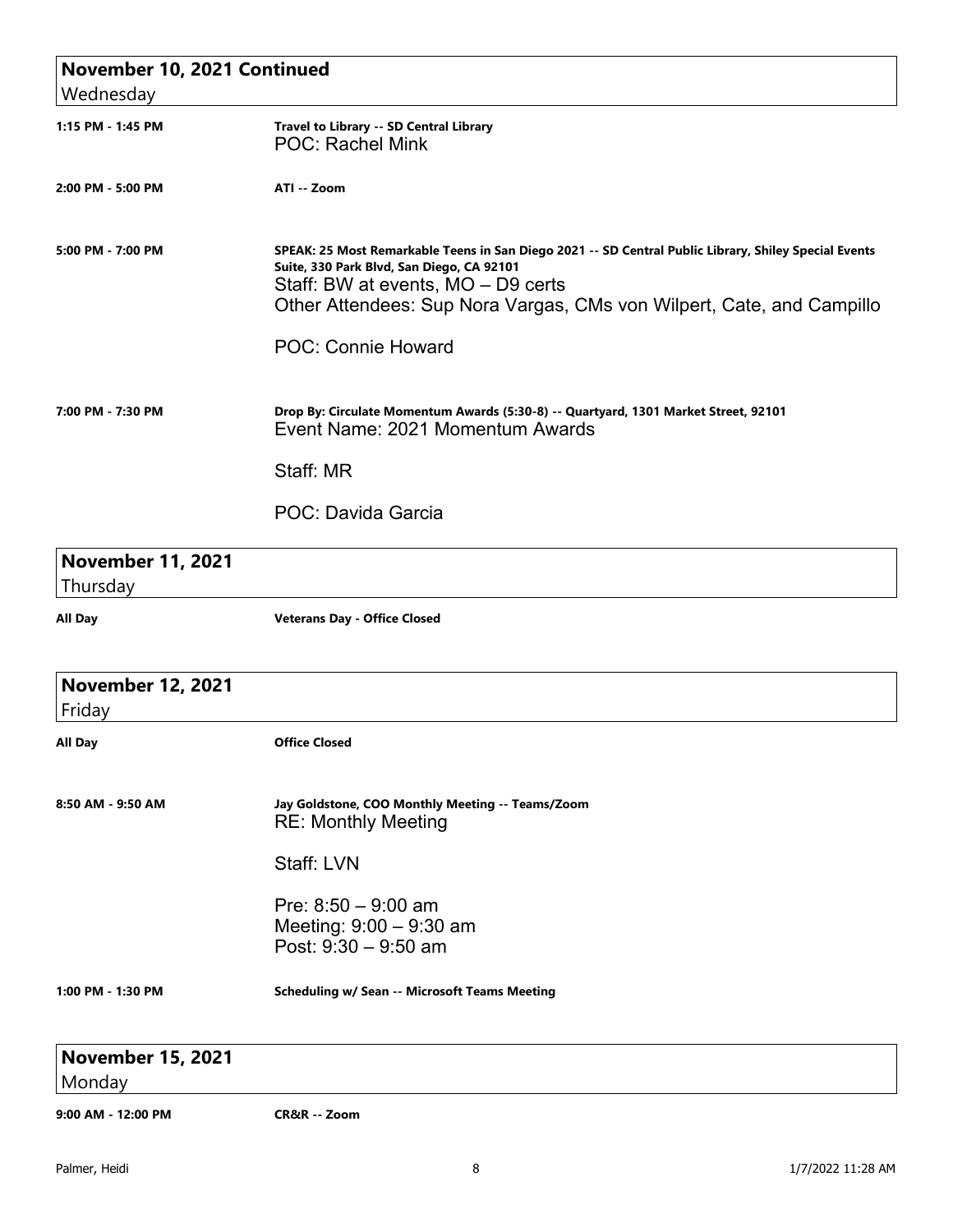| November 15, 2021 Continued         |                                                                                                                                                                                            |
|-------------------------------------|--------------------------------------------------------------------------------------------------------------------------------------------------------------------------------------------|
| Monday                              |                                                                                                                                                                                            |
| 10:00 AM - 11:00 AM                 | <b>Managers check in -- Microsoft Teams Meeting</b>                                                                                                                                        |
| 11:30 AM - 12:00 PM                 | Briefing: Draft Climate Action Plan -- Microsoft Teams Meeting                                                                                                                             |
| 12:00 PM - 1:00 PM                  | Weekly Staff Meeting/Docket Briefing -- Zoom<br>RE: Review briefings for Council meeting and discuss pressing items for<br>the week. We will also report out on community issues/meetings. |
|                                     | Staff: All                                                                                                                                                                                 |
| 1:00 PM - 1:30 PM                   | <b>SPEAK: BOMA Meeting -- Zoom</b><br><b>RE: People's Ordinance</b>                                                                                                                        |
|                                     | Staff: BD at mtg/TPs, BW - Comms FYI                                                                                                                                                       |
| 2:00 PM - 5:30 PM                   | Council -- Zoom                                                                                                                                                                            |
| <b>November 16, 2021</b><br>Tuesday |                                                                                                                                                                                            |
| 7:30 AM - 8:30 AM                   | Building Trades -- Pappalecco, 4202 Adams Ave, San Diego, CA 92116<br><b>RE: Discuss People's Ordinance</b>                                                                                |
|                                     | Staff: LVN, BD                                                                                                                                                                             |
|                                     | Attendees:                                                                                                                                                                                 |
|                                     | <b>Carol Kim</b>                                                                                                                                                                           |
|                                     | <b>Sean Ellis</b>                                                                                                                                                                          |
| 9:00 AM - 9:30 AM                   | Chris Cate/Sean -- D9 Office                                                                                                                                                               |
| 10:00 AM - 11:00 AM                 | Council -- Zoom                                                                                                                                                                            |
| 11:00 AM - 12:00 PM                 | <b>CLOSED SESSION -- Microsoft Teams Meeting</b>                                                                                                                                           |
| 1:00 PM - 1:30 PM                   | <b>SPEAK: CBA Meeting -- Zoom</b><br><b>RE: People's Ordinance</b>                                                                                                                         |
|                                     | Staff: BD at meeting and TPs (attached and linked), BW – Comms FYI                                                                                                                         |
|                                     | POC: Jean-huy Tran                                                                                                                                                                         |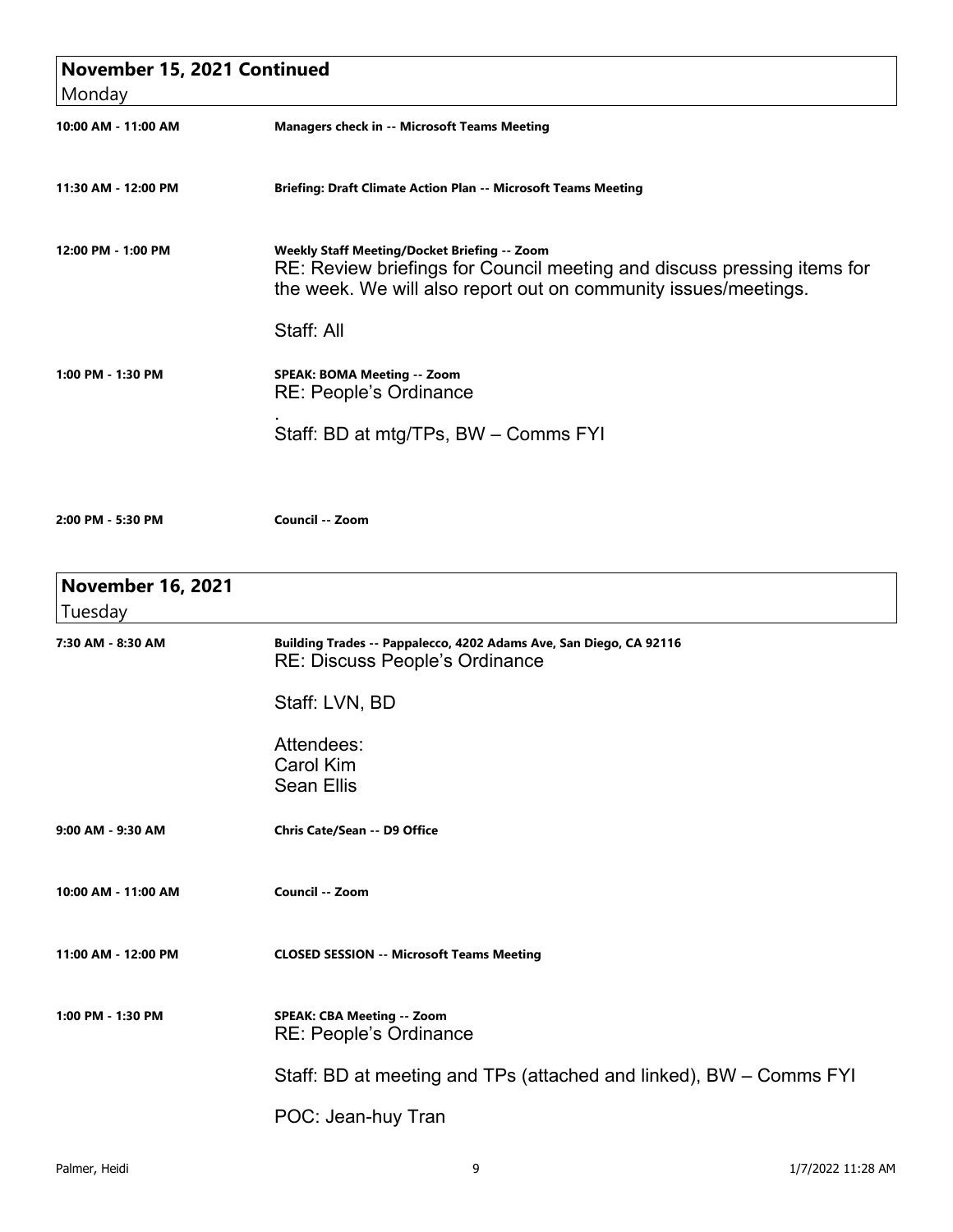| Tuesday                               | November 16, 2021 Continued                                                                                                                                                                                                                                                                                                                                                                                                                                                                                                                                         |  |
|---------------------------------------|---------------------------------------------------------------------------------------------------------------------------------------------------------------------------------------------------------------------------------------------------------------------------------------------------------------------------------------------------------------------------------------------------------------------------------------------------------------------------------------------------------------------------------------------------------------------|--|
| 2:00 PM - 6:00 PM                     | Council -- Zoom                                                                                                                                                                                                                                                                                                                                                                                                                                                                                                                                                     |  |
| 4:30 PM - 5:00 PM                     | <b>ED&amp;IR Docket Briefing -- Microsoft Teams Meeting</b>                                                                                                                                                                                                                                                                                                                                                                                                                                                                                                         |  |
| 5:00 PM - 7:30 PM                     | SD Regional Chamber of Commerce Legislative Lounge -- Omni San Diego Hotel (Outdoor on Palm<br>Terrace) 675 L St, San Diego, CA 92101<br>Staff: LVN (all staff optional)<br>Other Attendees: Electees and their staff from the SD Region                                                                                                                                                                                                                                                                                                                            |  |
|                                       | <b>POC: Katie Tran</b>                                                                                                                                                                                                                                                                                                                                                                                                                                                                                                                                              |  |
| <b>November 17, 2021</b><br>Wednesday |                                                                                                                                                                                                                                                                                                                                                                                                                                                                                                                                                                     |  |
| 8:00 AM - 8:45 AM                     | Councilmember Elo-Rivera - Briefing for November 29, 2021 Special City Council Meeting -- Microsoft<br><b>Teams Meeting</b><br>RE: This briefing is regarding the Impasse Hearing with the Police<br>Officers Association as to impacts of the City's Mandatory<br>COVID-19 Vaccination Policy and the Ordinance for the City's<br>Mandatory COVID-19 Vaccination Policy, which are on the Agenda<br>for the Special City Council meeting scheduled for 8:00 a.m. on<br>November 29, 2021.<br>Attendance:<br><b>Councilmember Sean Elo-Rivera</b><br>Lydia Van Note |  |
| 8:50 AM - 10:20 AM                    | Monthly w/ CM Elo-Rivera/Mayor Todd Gloria [staff: Javier] -- Mayor's Office<br>Participants:<br><b>Mayor Todd Gloria</b><br>Paola Avila<br><b>Javier Gomez</b><br><b>CM Elo-Rivera</b><br>Lydia Van Note<br>POC: Heidi Palmer or Michelle Porras<br>Pre: $8:50 - 9:00$ am<br>Meeting: 9:00 - 10:00 am<br>Post: 10:00 - 10:20 am                                                                                                                                                                                                                                    |  |
| 10:30 AM - 11:00 AM                   | <b>MTS Board Docket Briefing -- Microsoft Teams Meeting</b>                                                                                                                                                                                                                                                                                                                                                                                                                                                                                                         |  |

**11:00 AM - 12:00 PM ENVIRO Docket Briefing -- Microsoft Teams Meeting**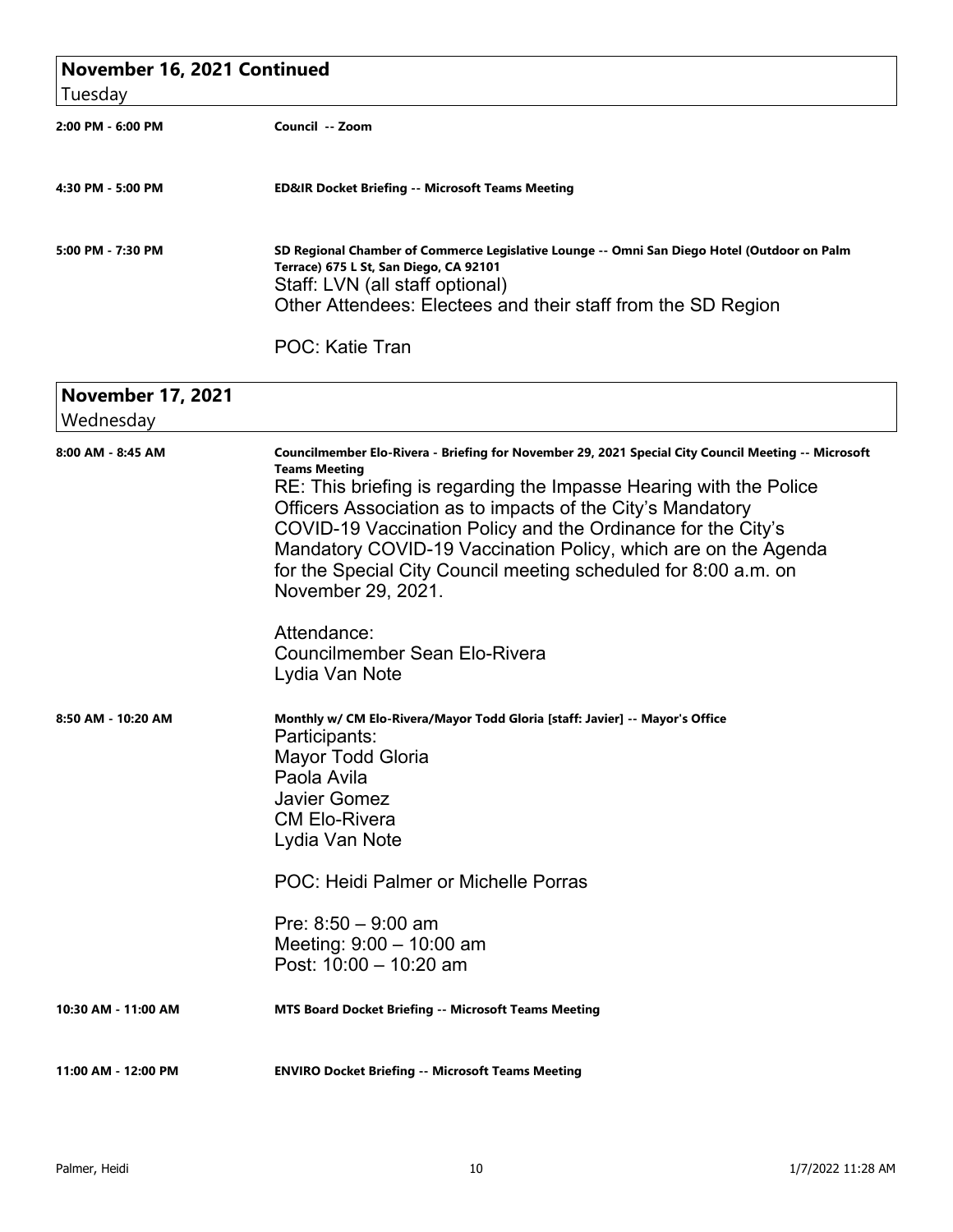| November 17, 2021 Continued |                                                                                                                                                                                                                                                                                                                                                                                                                                                                                                                       |
|-----------------------------|-----------------------------------------------------------------------------------------------------------------------------------------------------------------------------------------------------------------------------------------------------------------------------------------------------------------------------------------------------------------------------------------------------------------------------------------------------------------------------------------------------------------------|
| Wednesday                   |                                                                                                                                                                                                                                                                                                                                                                                                                                                                                                                       |
| 12:15 PM - 1:45 PM          | D9 College Area Quarterly Check-in -- Zoom<br>RE: Discuss safety issues in the College Area                                                                                                                                                                                                                                                                                                                                                                                                                           |
|                             | Staff: LVN, MR, JN, MO                                                                                                                                                                                                                                                                                                                                                                                                                                                                                                |
|                             | Attendees:<br>Dean (Dr.) Luke Wood, SDSU<br>Rachel Gregg, SDSU<br>Chief Mays, SDSU PD<br>Cpt. Mike Hastings, SDSU PD<br><b>Chief Nisleit, SDPD</b><br>Asst. Chief Thomas Underwood, SDPD<br>Cpt. Julie Epperson, SDPD Eastern Division<br>Gary Geiler, Assistant Director, DSD<br>Leslie Sennet, Deputy Director, DSD<br>Matthew Cleary, Interim Assistant Director, ESD<br>Stephanie Estrada, Mayor's Office<br>Jim Jennings, College Area Community Council President<br>Jean Hoeger, College Area Community Leader |
|                             | Pre: $12:15 - 12:30$ pm<br>Meeting: $12:30 - 1:30$ pm<br>Post: $1:30 - 1:45$ pm                                                                                                                                                                                                                                                                                                                                                                                                                                       |
| 2:00 PM - 5:00 PM           | ED&IR -- Zoom                                                                                                                                                                                                                                                                                                                                                                                                                                                                                                         |
| 5:30 PM - 8:00 PM           | D9 Homelessness Forum -- Zoom<br>RE: Discuss addressing homelessness in District 9 and throughout The<br>City. Attendees must register for the event including staff.                                                                                                                                                                                                                                                                                                                                                 |
|                             | Staff: LVN, MO,BW, HP, JN, MZ                                                                                                                                                                                                                                                                                                                                                                                                                                                                                         |
|                             | <b>Other Attendees:</b><br>The Regional Task Force on Homelessness (RTFH) – Tamera Kohler<br>All of Us or None SD Chapter & RTFH - Curtis Howard<br>People Assisting the Homeless - Hanan Scrapper<br>SD Housing Commission - Lisa Jones, Jonathan Herrera, Ketra Carter<br>City of San Diego, Department of Homeless Strategies and Solutions -<br>Hafsa Kaka<br>SDPD, Neighborhood Policing Department - Captain Shawn Takeuchi                                                                                     |
|                             | Pre: $5:30 - 6:00$ pm<br>Meeting: $6:00 - 8:00$ pm                                                                                                                                                                                                                                                                                                                                                                                                                                                                    |
| 5:30 PM - 6:00 PM           | <b>Homeless Forum link -- Zoom</b>                                                                                                                                                                                                                                                                                                                                                                                                                                                                                    |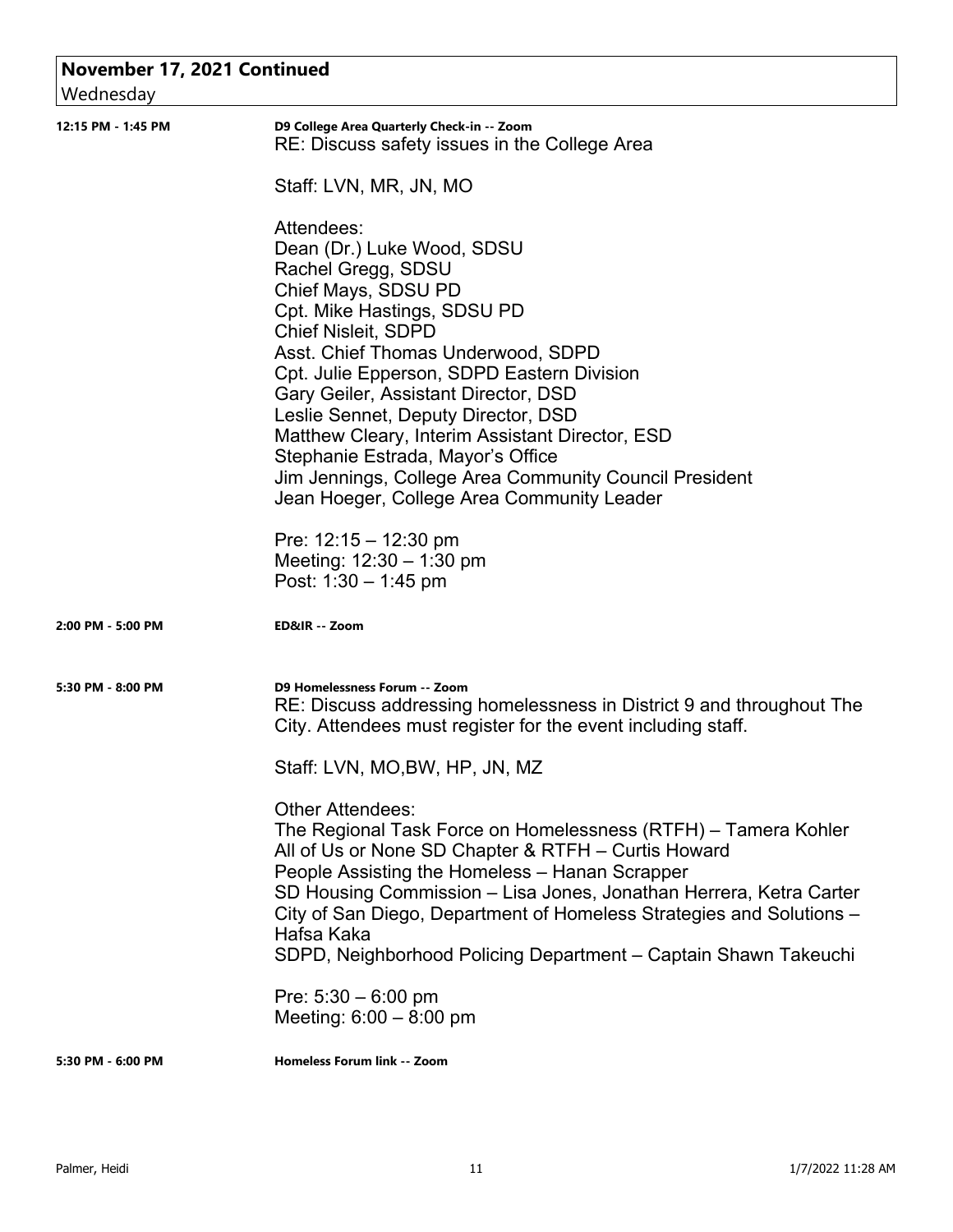| <b>November 18, 2021</b> |                                                                                                                                                                                          |
|--------------------------|------------------------------------------------------------------------------------------------------------------------------------------------------------------------------------------|
| Thursday                 |                                                                                                                                                                                          |
| 9:00 AM - 12:00 PM       | <b>MTS Board Meeting -- Board Room</b>                                                                                                                                                   |
| 1:00 PM - 4:00 PM        | <b>ENVIRO -- Zoom</b>                                                                                                                                                                    |
| 5:30 PM - 7:00 PM        | CERT: Tofu House Grand Opening -- 6061 El Cajon Boulevard, San Diego CA 932115<br>Staff: JN (and Ang) at event, BW - Comms FYI<br><b>Other Attendees: College Area Business District</b> |
|                          | POC: Anh (Tony)                                                                                                                                                                          |

| <b>November 19, 2021</b><br>Friday |                                                                                                                                                             |
|------------------------------------|-------------------------------------------------------------------------------------------------------------------------------------------------------------|
| 9:00 AM - 11:00 AM                 | D9 Southeastern Office Hours -- Southcrest Rec Center, 4149 Newton St SD 92113                                                                              |
| 11:30 AM - 12:00 PM                | <b>Scheduling with Sean -- Microsoft Teams Meeting</b>                                                                                                      |
| 1:00 PM - 2:30 PM                  | D9 Central Office Hours -- City Heights/Weingart Library and Performance Annex (3795 Fairmount Ave,<br>San Diego, CA 92105, United States)<br>Staff: HP, JN |
| 1:00 PM - 1:30 PM                  | <b>Scheduling w/ Sean -- Microsoft Teams Meeting</b>                                                                                                        |
| 3:00 PM - 4:00 PM                  | <b>Cyber Security Training -- Success Factors</b>                                                                                                           |
| 3:30 PM - 4:00 PM                  | Sean at Comms Retreat -- Microsoft Teams Meeting                                                                                                            |
| 5:00 PM - 8:00 PM                  | Andrea Tevlin Retirement Party -- Island Palms Hotel - Grand Marina Room, 2051 Shelter Island Dr, San<br>Diego, CA                                          |

| <b>November 20, 2021</b> |                                                                                                                        |
|--------------------------|------------------------------------------------------------------------------------------------------------------------|
| Saturday                 |                                                                                                                        |
| 10:00 AM - 11:00 AM      | Mt. Hope Community Group 1st Meeting -- Mt. Hope Community Garden, 4261 Market St, San Diego, CA<br>92102<br>Staff: MZ |
|                          | Attendees:<br>1. Diane Mosss<br>2. Juan Jose Diaz<br>3. Pilar Diaz<br>4. Cathy and Robert Strode<br>- . - . <i>.</i>   |

5. Anna Bobro-Stafford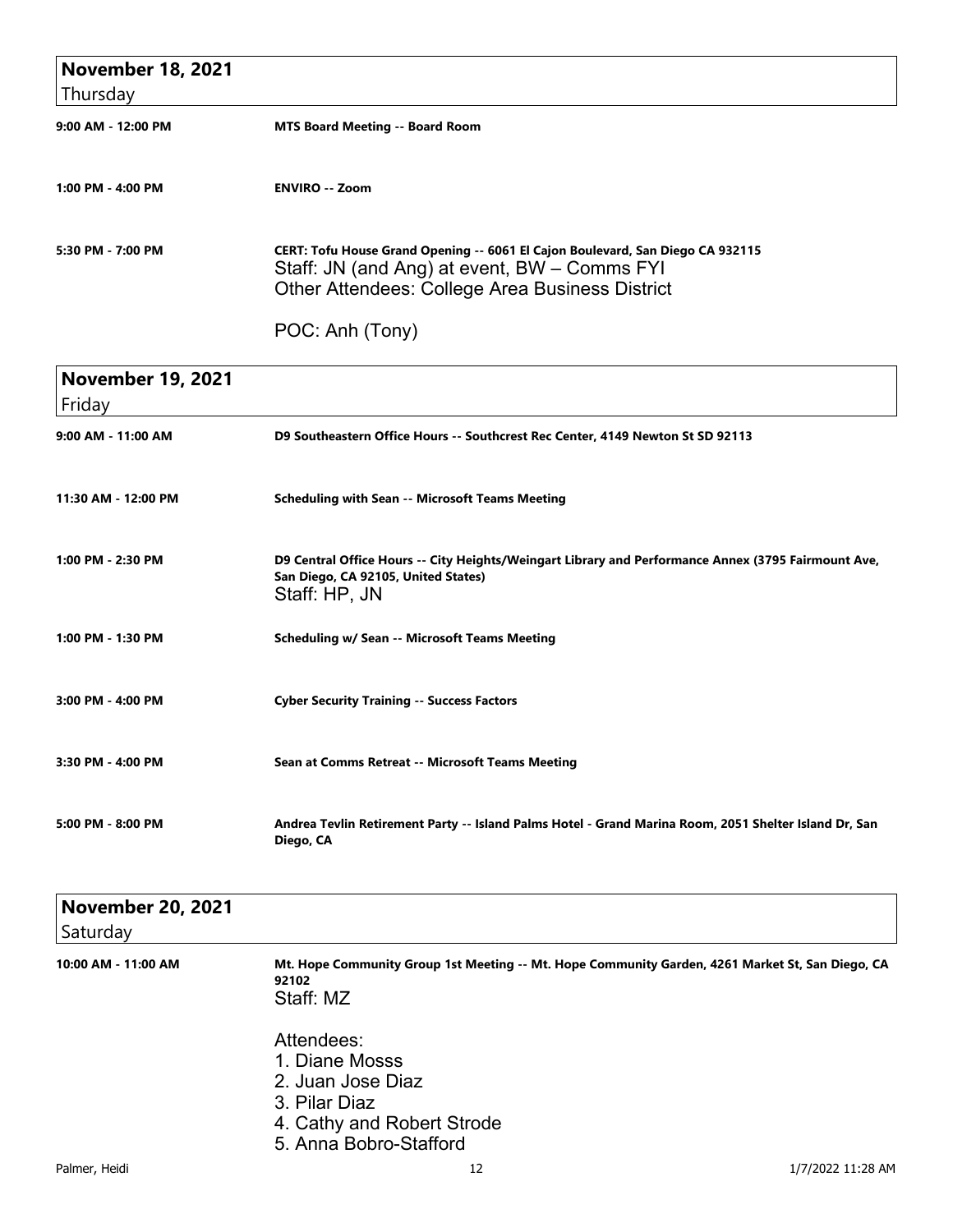| November 20, 2021 Continued |                                                                                                                                               |
|-----------------------------|-----------------------------------------------------------------------------------------------------------------------------------------------|
| Saturday                    |                                                                                                                                               |
|                             | 6. Roxana Mejia                                                                                                                               |
|                             | 7. Jeremy Haman                                                                                                                               |
|                             | 8. Ginna Rodriguez                                                                                                                            |
|                             | 9. Belinda Wesson                                                                                                                             |
|                             | 10. Brian Acosta                                                                                                                              |
|                             | 11. Danny Lauridsen                                                                                                                           |
|                             | 12. Sandra Garcia                                                                                                                             |
|                             | 13. Monica Canizalez                                                                                                                          |
|                             | 14. Juan                                                                                                                                      |
|                             | 15. James Donague                                                                                                                             |
|                             | 16. Alvaro Ortiz                                                                                                                              |
|                             | 17. Myron Taylor                                                                                                                              |
|                             | 18. Audrey McGill                                                                                                                             |
|                             | 19. Henry Canizalez                                                                                                                           |
|                             | POC: Martha                                                                                                                                   |
| 5:00 PM - 6:00 PM           | Transgender Day of Remembrance 2021 -- Waterfront Park, 1600 Pacific Hwy. San Diego, CA 92101<br>Staff: BM                                    |
|                             | POC: Luis A. Montero-Adams                                                                                                                    |
| <b>November 21, 2021</b>    |                                                                                                                                               |
| Sunday                      |                                                                                                                                               |
| 11:45 AM - 1:15 PM          | Mid-Coast Blue Line Grand Opening Celebration -- Mid-Coast Blue Line Grand Opening Celebration<br>Staff: JG                                   |
|                             | Other Attendees: MTS Board Members, SANDAG leaders, and other<br>Community Leaders (CM LaCava won't be there, but Kathleen will<br>represent) |
|                             | <b>POC: Dalia Gonzalez</b>                                                                                                                    |

| <b>November 22, 2021</b><br>Monday |                                                                                                                                                                                            |
|------------------------------------|--------------------------------------------------------------------------------------------------------------------------------------------------------------------------------------------|
| All Day                            | <b>Legislative Recess</b>                                                                                                                                                                  |
| 10:00 AM - 11:00 AM                | <b>Managers check in -- Microsoft Teams Meeting</b>                                                                                                                                        |
| 12:00 PM - 1:00 PM                 | Weekly Staff Meeting/Docket Briefing -- Zoom<br>RE: Review briefings for Council meeting and discuss pressing items for<br>the week. We will also report out on community issues/meetings. |
|                                    | Staff: All                                                                                                                                                                                 |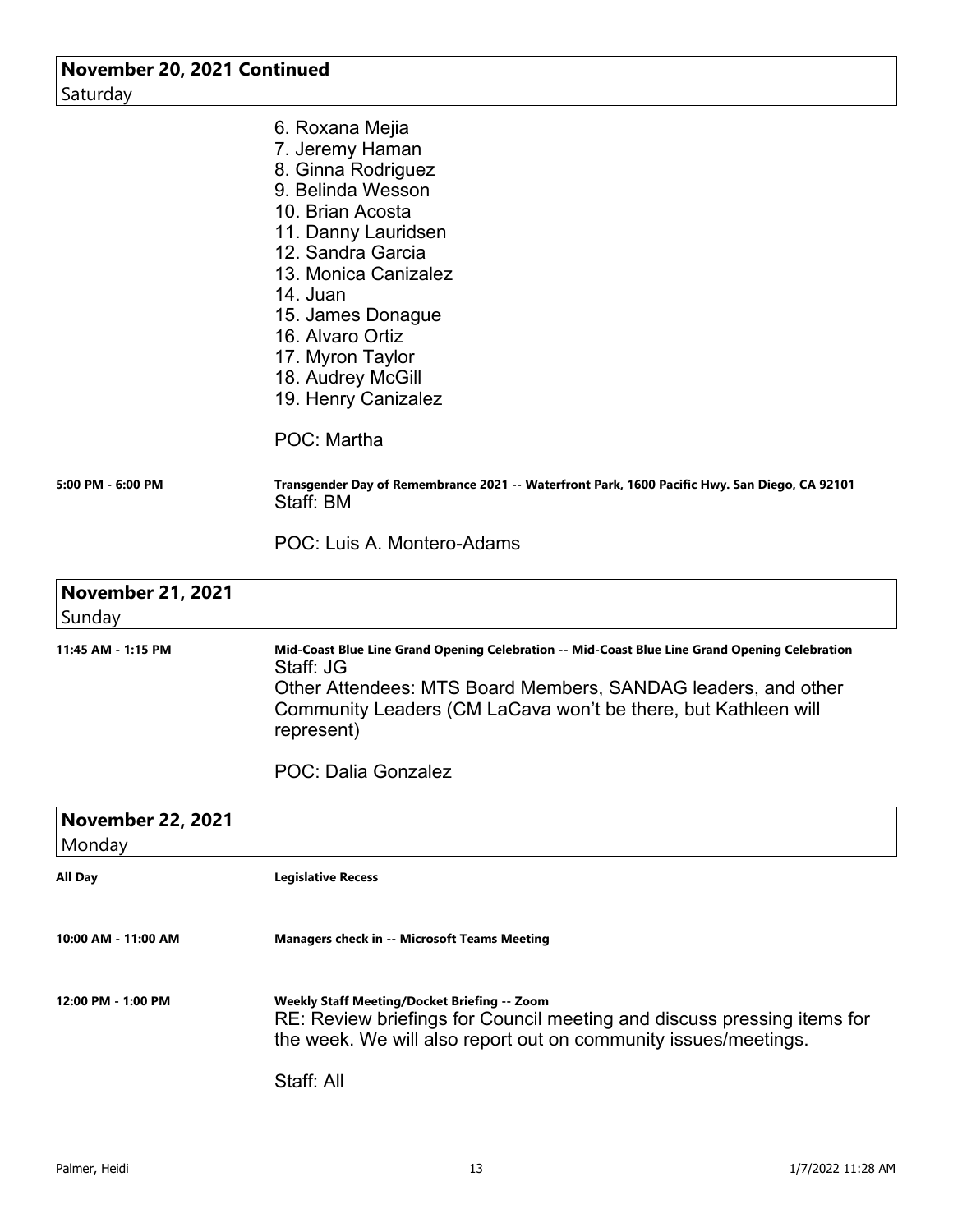## **November 22, 2021 Continued**

Monday

## **1:00 PM - 1:30 PM Bi-Weekly PO Check-in -- Microsoft Teams Meeting** RE: Discuss People's Ordinance

Staff: LVN, BD, MR

| <b>November 23, 2021</b><br>Tuesday   |                                                                                                                                                                                                                                                                                                                                                                                                       |
|---------------------------------------|-------------------------------------------------------------------------------------------------------------------------------------------------------------------------------------------------------------------------------------------------------------------------------------------------------------------------------------------------------------------------------------------------------|
| <b>All Day</b>                        | <b>Legislative Recess</b>                                                                                                                                                                                                                                                                                                                                                                             |
| 11:00 AM - 11:30 AM                   | Sup Nora Vargas -- Zoom<br>RE: Connect on our shared communities as well as other overlapping<br>policy areas such as transportation and the Air Resources Board                                                                                                                                                                                                                                      |
|                                       | Staff:, JG, BD, LVN, MZ, MO, MR - opt                                                                                                                                                                                                                                                                                                                                                                 |
| <b>November 24, 2021</b><br>Wednesday |                                                                                                                                                                                                                                                                                                                                                                                                       |
| All Day                               | <b>Legislative Recess</b>                                                                                                                                                                                                                                                                                                                                                                             |
| 9:00 AM - 10:30 AM                    | <b>Internal Meeting -- Microsoft Teams Meeting</b><br>RE: discuss policy specifics and ordinance language. The second (2) is a<br>meeting with ACCE, PANA, and LegalAid to discuss process & timeline,<br>and to address any important policy questions that came up during our<br>internal review. The advocates are also waiting on us to follow up on this<br>process / timeline / policy meeting. |
|                                       | Staff: LVN, MR, BW                                                                                                                                                                                                                                                                                                                                                                                    |
| 11:00 AM - 12:00 PM                   | <b>Docket Briefings -- Microsoft Teams Meeting</b><br>RE: Monday and Tuesday Docket briefings for Sean starting 7/9/21. The<br>Docket Briefings are due Thursday COB to be reviewed Fridays at 11am<br>and completed briefings are due by 3pm Friday.                                                                                                                                                 |
|                                       | Staff: All                                                                                                                                                                                                                                                                                                                                                                                            |
| 12:00 PM - 12:30 PM                   | <b>Internal Meeting -- Microsoft Teams Meeting</b><br>Meeting between: MR, LVN, and CM Elo-Rivera                                                                                                                                                                                                                                                                                                     |
| 5:00 PM - 6:00 PM                     | SPEAK: Kensington Tree Lighting -- Kensington Park, corner of Adams and Marlborough<br><b>RE: Kensington Tree Lighting</b>                                                                                                                                                                                                                                                                            |
|                                       | Staff: BW at event and TPs, Ang - optional                                                                                                                                                                                                                                                                                                                                                            |
|                                       | <b>Other Attendees: Community Leaders</b>                                                                                                                                                                                                                                                                                                                                                             |
|                                       | POC: Jan Willey                                                                                                                                                                                                                                                                                                                                                                                       |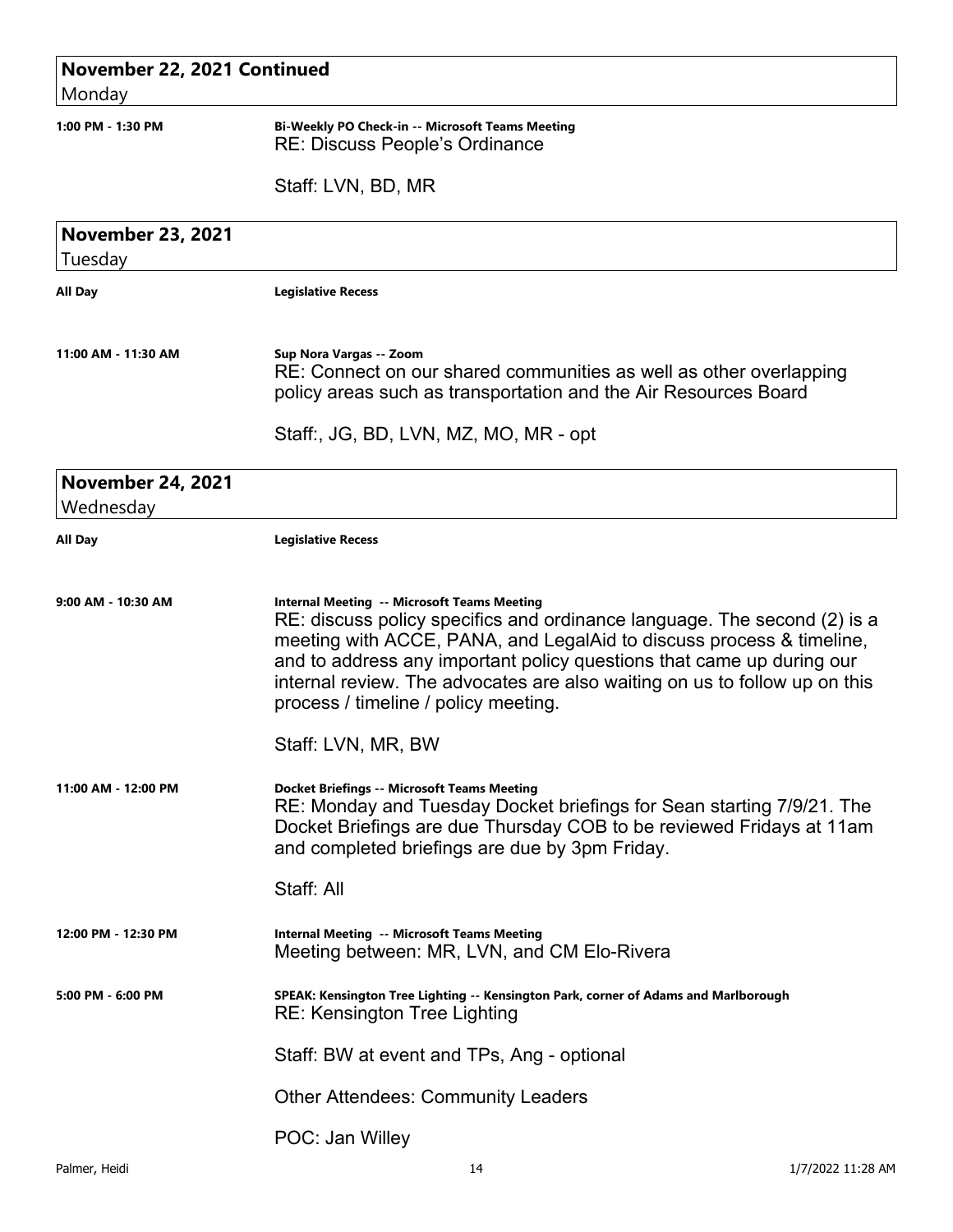| <b>November 25, 2021</b><br>Thursday |                                                      |
|--------------------------------------|------------------------------------------------------|
| <b>All Day</b>                       | <b>Legislative Recess</b>                            |
| All Day                              | <b>Thanksgiving Day - Office Closed</b>              |
| <b>November 26, 2021</b><br>Friday   |                                                      |
| <b>All Day</b>                       | <b>Legislative Recess</b>                            |
| All Day                              | <b>Office Closed</b>                                 |
| 1:00 PM - 1:30 PM                    | <b>Scheduling w/ Sean -- Microsoft Teams Meeting</b> |
| <b>November 27, 2021</b><br>Saturday |                                                      |
| All Day                              | <b>Legislative Recess</b>                            |
| <b>November 28, 2021</b><br>Sunday   |                                                      |
| <b>All Day</b>                       | Chanukah                                             |
| <b>All Day</b>                       | <b>Legislative Recess</b>                            |
| <b>November 29, 2021</b><br>Monday   |                                                      |
| <b>All Day</b>                       | Chanukah                                             |
| <b>All Day</b>                       | <b>Legislative Recess</b>                            |